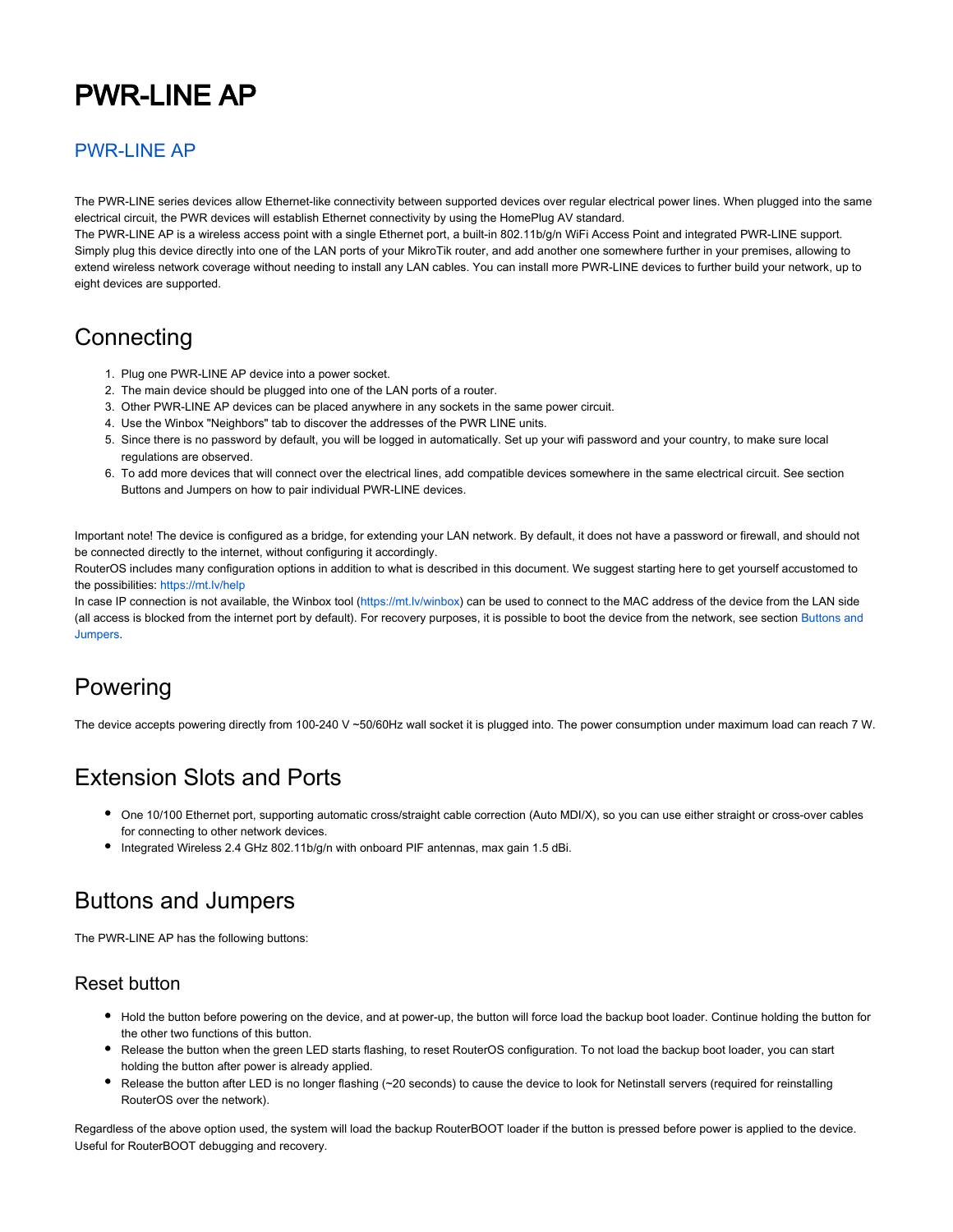#### Sync button

- Hold 0.5 3 seconds. For 120 seconds will try to communicate with another PWR-LINE device. A blinking orange LED light indicates that it is in search mode. You have to also do the same on the other PWR device, so they can synchronize. Press button again to cancel the search. You can also manually set the security keys in RouterOS settings.
- Hold 5 8 seconds. A new security key is generated. This is needed to remove a PWR-LINE device from an existing PWR network.
- Hold 10 15 seconds. Resets all PWR related settings.

#### Mode button

This button can be configured from RouterOS software to execute any user-supplied RouterOS script. You can also disable this button.

#### **Notice**

- The Frequency band 5.470-5.725 GHz isn't allowed for commercial use.
- In case WLAN devices work with different ranges than the above regulations, then a customized firmware version from the manufacturer/supplier is required to be applied to the end-user equipment and also prevent the end-user from reconfiguration.
- For Outdoor Usage: End-user requires approval/license from the NTRA.
- Datasheet for any device is available on the official manufacturer website.
- Products with the letters "EG" at the end of their serial number have their wireless frequency range limited to 2.400 2.4835 GHz, the TX power is limited to 20dBm (EIRP).
- Products with the letters "EG" at the end of their serial number have their wireless frequency range limited to 5.150 5.250 GHz, the TX power is limited to 23dBm (EIRP).
- Products with the letters "EG" at the end of their serial number have their wireless frequency range limited to 5.250 5.350 GHz, the TX power is limited to 20dBm (EIRP).

Please make sure the device has a lock package (firmware version from the manufacturer) which is required to be applied to the end-user equipment to prevent the end-user from reconfiguration. The product will be marked with country code "-EG". This device needs to be upgraded to the latest version to ensure compliance with local authority regulations! It is the end users responsibility to follow local country regulations, including operation within legal frequency channels, output power, cabling requirements, and Dynamic Frequency Selection (DFS) requirements. All MikroTik radio devices must be professionally installed.

## Operating system support

The device supports RouterOS software with the version number at or above what is indicated in the RouterOS menu /system resource. Other operating systems have not been tested.

To avoid pollution of the environment, please separate the device from household waste and dispose of it in a safe manner, such as in Λ designated waste disposal sites. Familiarize yourself with the procedures for the proper transportation of the equipment to the designated disposal sites in your area.

## Federal Communication Commission Interference Statement

#### FCC ID: TV7PL64112ND

This equipment has been tested and found to comply with the limits for a Class B digital device, pursuant to Part 15 of the FCC Rules. These limits are designed to provide reasonable protection against harmful interference in a residential installation.

This equipment generates, uses and can radiate radio frequency energy and, if not installed and used in accordance with the instructions, may cause harmful interference to radio communications. However, there is no guarantee that interference will not occur in a particular installation. If this equipment does cause harmful interference to radio or television reception, which can be determined by turning the equipment off and on, the user is encouraged to try to correct the interference by one of the following measures:



• Reorient or relocate the receiving antenna.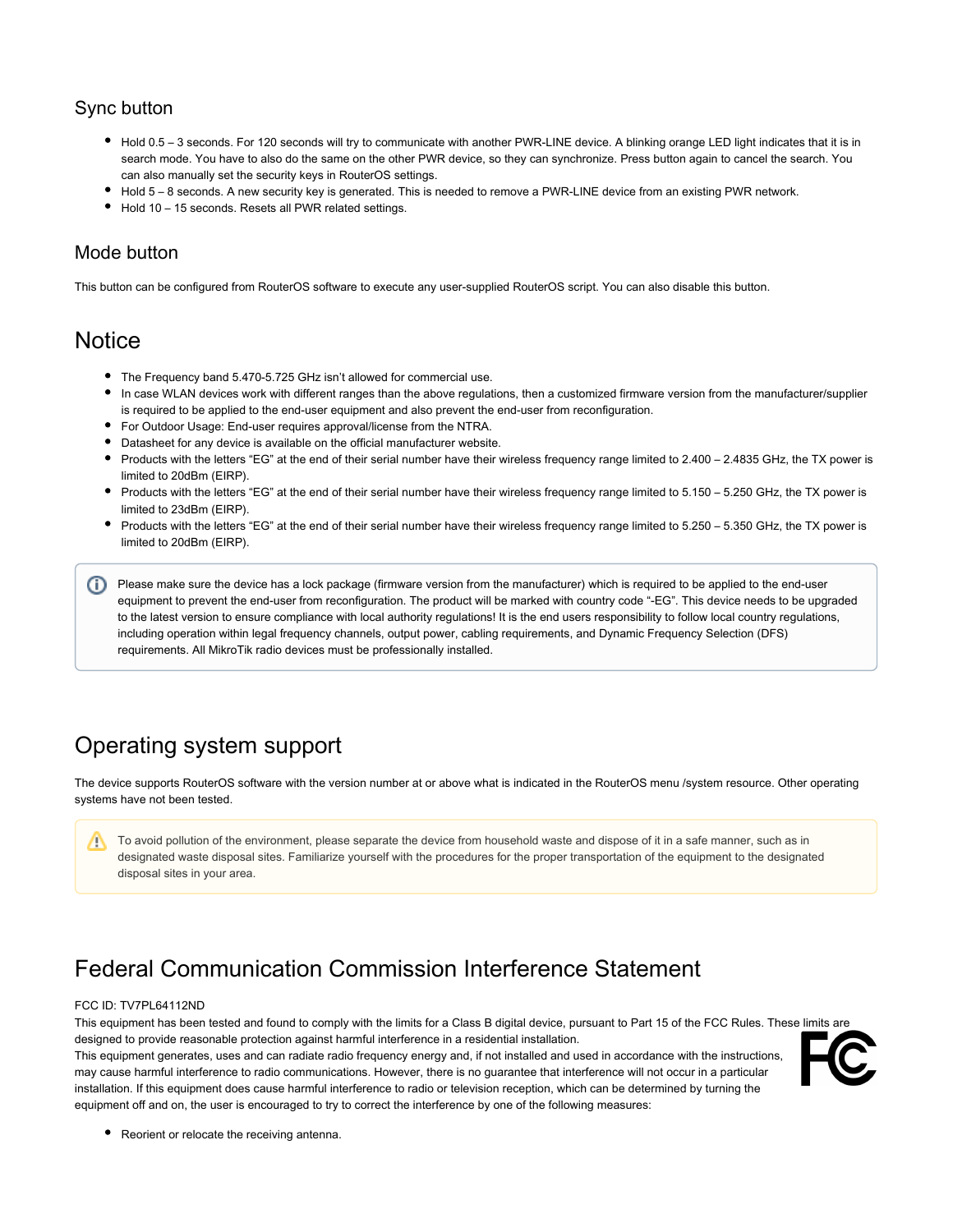- ٠ Increase the separation between the equipment and receiver.
- Connect the equipment into an outlet on a circuit different from that to which the receiver is connected.
- Consult the dealer or an experienced radio/TV technician for help.

FCC Caution: Any changes or modifications not expressly approved by the party responsible for compliance could void the user's authority to operate this equipment.

This device complies with Part 15 of the FCC Rules. Operation is subject to the following two conditions: (1) This device may not cause harmful interference, and (2) this device must accept any interference received, including interference that may cause undesired operation. This device and its antenna must not be co-located or operation in conjunction with any other antenna or transmitter.

### Innovation, Science and Economic Development Canada

IC: 7442A-PL64112ND This device complies with Industry Canada licence-exempt RSS standard(s). Operation is subject to the following two conditions: (1) this device may not cause interference, and (2) this device must accept any interference, including interference that may cause undesired operation of the device.

Le présent appareil est conforme aux CNR d'Industrie Canada applicables aux appareils radio exempts de licence. L'exploitation est autorisée aux deux conditions suivantes : (1) l'appareil ne doit pas produire de brouillage, et (2) l'utilisateur de l'appareil doit accepter tout brouillage radioélectrique subi, même si le brouillage est susceptible d'en compromettre le fonctionnement.

## UKCA marking

UK

 $\Box$ 

# Eurasian Conformity Mark

| Частотный диапазон | Мощность передатчика |
|--------------------|----------------------|
| 2400-2483.5 МГц    | $≤100$ MBT           |

\*Доступные частотные каналы могут различаться в зависимости от модели продукта и сертификации.

Информация о дате изготовления устройства указана в конце серийного номера на его наклейке через дробь. Первая цифра означает номер года (последняя цифра года), две последующие означают номер недели.

Изготовитель: Mikrotikls SIA, Aizkraukles iela 23, Riga, LV-1006, Латвия, [support@mikrotik.com.](mailto:support@mikrotik.com) Сделано в Китае, Латвии или Литве. Cм. на упаковке.

Для получения подробных сведений о гарантийном обслуживании обратитесь к продавцу. Информация об импортерах продукции MikroTik в Российскую Федерацию: <https://mikrotik.com/buy/europe/russia>

Продукты MikroTik, которые поставляются в Евразийский таможенный союз, оцениваются с учетом соответствующих требований и помечены знаком EAC, как показано ниже:



#### Norma Oficial Mexicana

Rango de frecuencia (potencia de salida máxima): 2400-2483.5 MHz (30 dBm). Los canales de frecuencia disponibles pueden variar según el modelo y la certificación del producto.

EFICIENCIA ENERGETICA CUMPLE CON LA NOM-029-ENER-2017.

La operacion de este equipo esta sujeta a las siguientes dos condiciones: